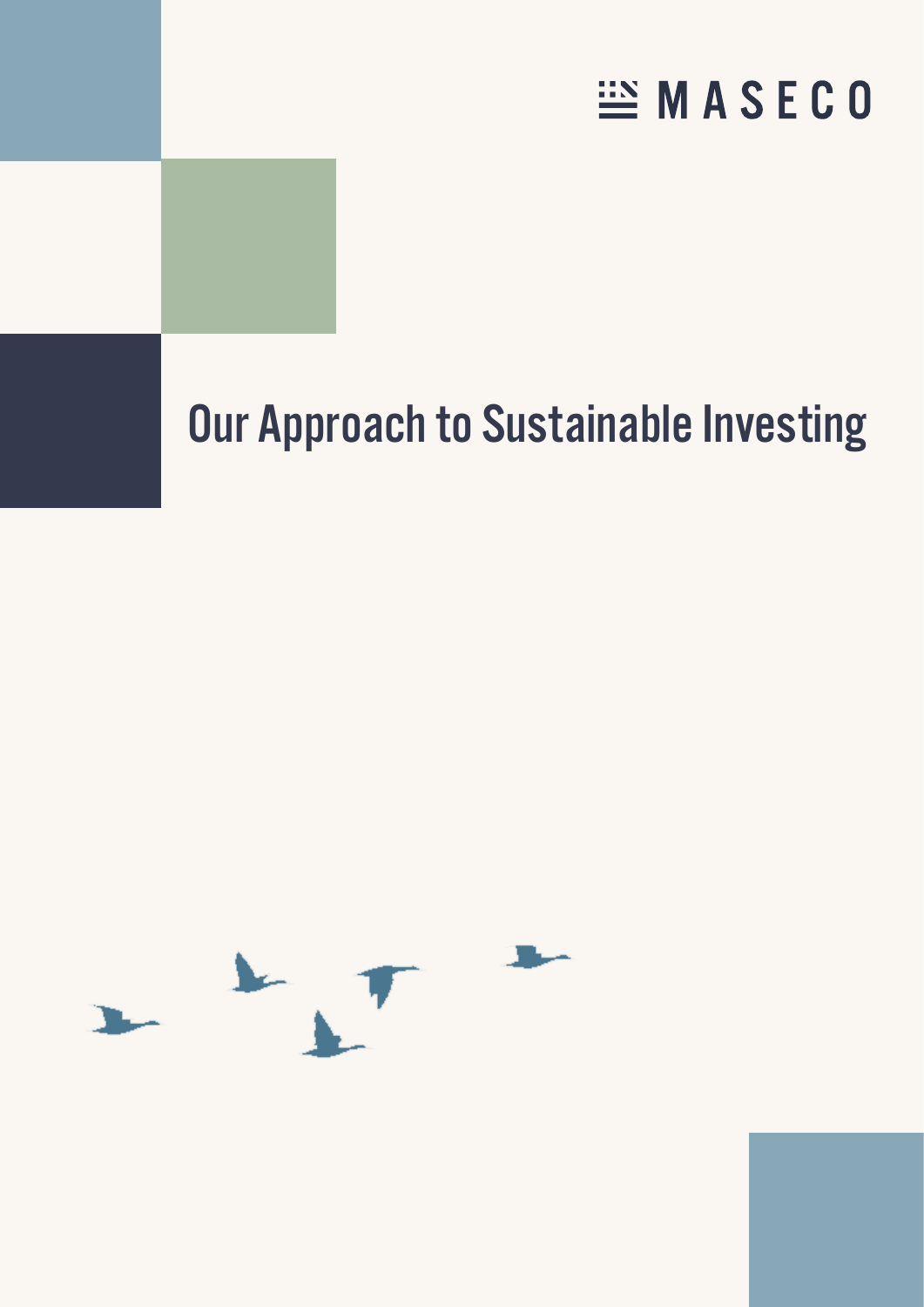### **ENASECO**

# Executive Summary

In an interconnected global economy with rising population and consumption, it is increasingly important that investors, businesses, governments, and societies recognize and factor in the costs of externalities. Externality costs are those incurred by companies through environmentally damaging business activities. These costs can result in unpriced consequences for the environment, society and, ultimately, financial performance.

As an investor, you can factor in the costs of externalities by implementing an investment strategy that is specifically designed to create environmental and social impact across your portfolio. MASECO offers a range of strategies to apply values-based investing, from sustainable and socially responsible mutual funds to venture philanthropy through donor-advised funds. Investments are evaluated carefully and approached with the same financial analytical rigor as any other investment to identify suitable opportunities that aim to deliver impact as well as performance.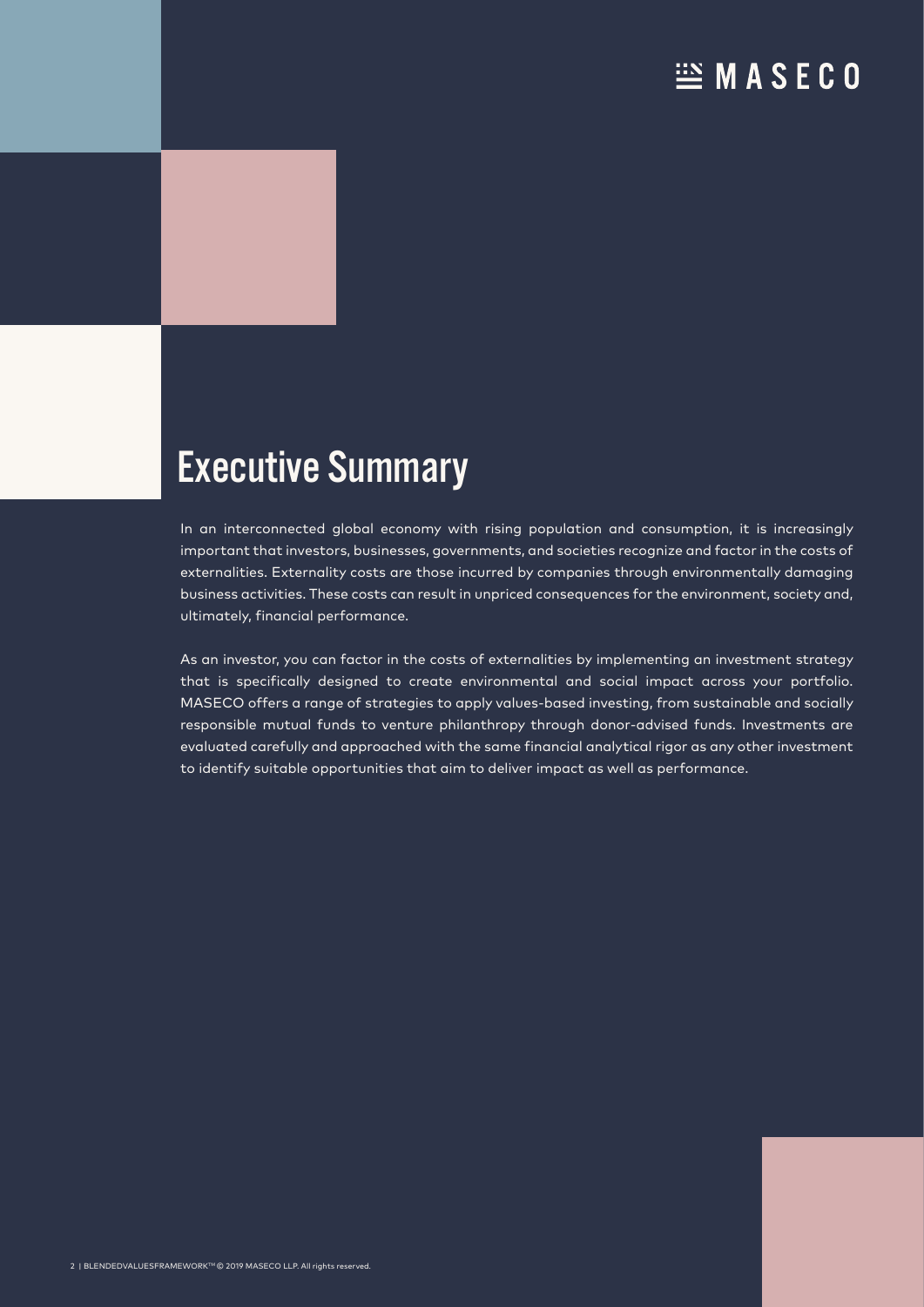# $\mathbb{E}$  MASECO

#### **What is sustainable investing?**

Sustainable investing as an investment philosophy has evolved over several decades. While concrete definitions are difficult to pin down, there are three identifiable strands:

- Ethical investing identifying companies that share your values and morals.
- Socially responsible investing (SRI) typically avoiding companies that violate human rights or social criteria and/or that produce or distribute specific products such as armaments, tobacco, alcohol, gambling, pornography.
- Sustainable investing focuses more attention on environmental issues, social and governance (ESG) screening. This approach typically amalgamates ethical investing with SRI, investing in companies that are actively changing their corporate behaviour and products or services to achieve environmentally sustainable outcomes.

Sustainable investing is one approach within the broader Socially Responsible Investing (SRI) universe. While "sustainability" may have different meanings to different people, the term is often associated with general concern for the environment. The United Nations describes sustainable development as "development that meets the needs of the present without compromising the ability of future generations to meet their own needs"(Bruntland Commission, 1987). With this in mind, business practices that exhaust resources or cause irreversible changes to the earth's climate are considered unsustainable.

#### **Business rationale sustainable investment**

Sustainable investing uses markets to reallocate capital to companies that are integrating responsible corporate behaviour and sustainable outcomes into their business and industries. Capitalism is an efficient way to allocate resources and wealth. It is the idea that capitalism can maximize long-term economic value creation by reforming markets to address real needs while considering all costs and integrating ESG metrics into the decision-making process. It applies to the entire investment value chain from entrepreneurial ventures to publicly traded large cap companies. Investing with future generations in mind will help transition economies to sustainable substitutes.

#### **What should I expect the investment to deliver?**

Returns vary from investment to investment. All sustainable investments are not created equal. MASECO offers a sustainable portfolio allocation utilising funds with at least a five-year track record displaying historic market rates of return.

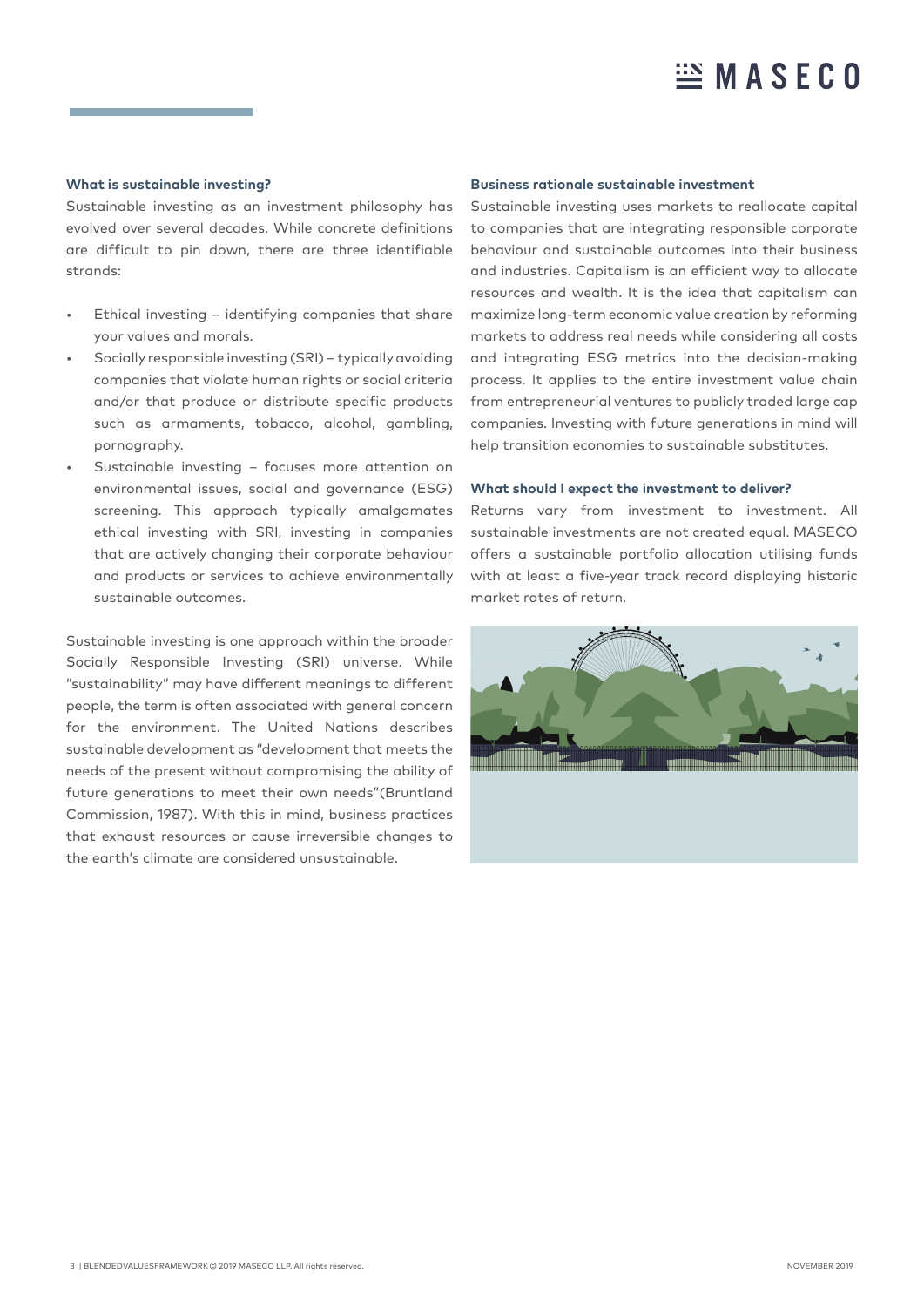#### **Sustainable Methodology**

Many SRI approaches involve the use of positive or negative screening. The criteria forming these screens are based on subjective standards that may be difficult to measure. Additionally, the screening methods are typically applied to business practices in absolute (or binary) terms, which result in a company stock being either included or excluded.

This all-or-nothing approach may result in reduced diversification and a smaller investment opportunity set. Companies with strong environmental policies might be excluded because of a single detail, or an entire category of firms might be deemed ineligible because of an industry's environmental reputation. Since companies have varying degrees of environmental commitment, their business practices are better characterised along a spectrum. An investment methodology that reflects this spectrum may better serve investors.

MASECO's approach looks at all major sectors, emphasising investment in companies with high environmental sustainability scores and minimising or excluding investment in companies with low scores. This inclusive approach progressively weights companies according to their degree of sustainability commitment, resulting in a larger investible universe, broader diversification across industries and a more robust application of environmental values in a portfolio.

The combined approach gives investors a way to reinforce environmentally sustainable business practices while pursuing their long-term investment goals through a broadly diversified strategy.

Many approaches to sustainability investing either exclude or include certain businesses or entire sectors based on a measure of their sustainability. The price investors pay for these absolute and binary screens creates a bias towards certain sectors of the market, which may or may not be rewarded. Investors are therefore entitled to ask whether adopting a sustainable investment philosophy enhances or detracts from investment performance.



#### **Making a market portfolio sustainable**

It starts with a core market portfolio to capture companies that have high ratings for sustainability companies with low ratings.

Companies are broadly rated using three key criteria,

#### **• Climate Change - 30%**

Considers a company's carbon emissions per dollar and transparency of carbon reporting by companies organisation that works with companies to measure considers a company's use or production of clean energy

**i. Carbon intensity (CO2 emissions/\$revenue)** Own emissions and emissions from purchased given to non-Carbon Disclosure Project (CDP)

### **ii. Climate change solution users**

#### **iii. Climate change reporting**

Weighting 5%

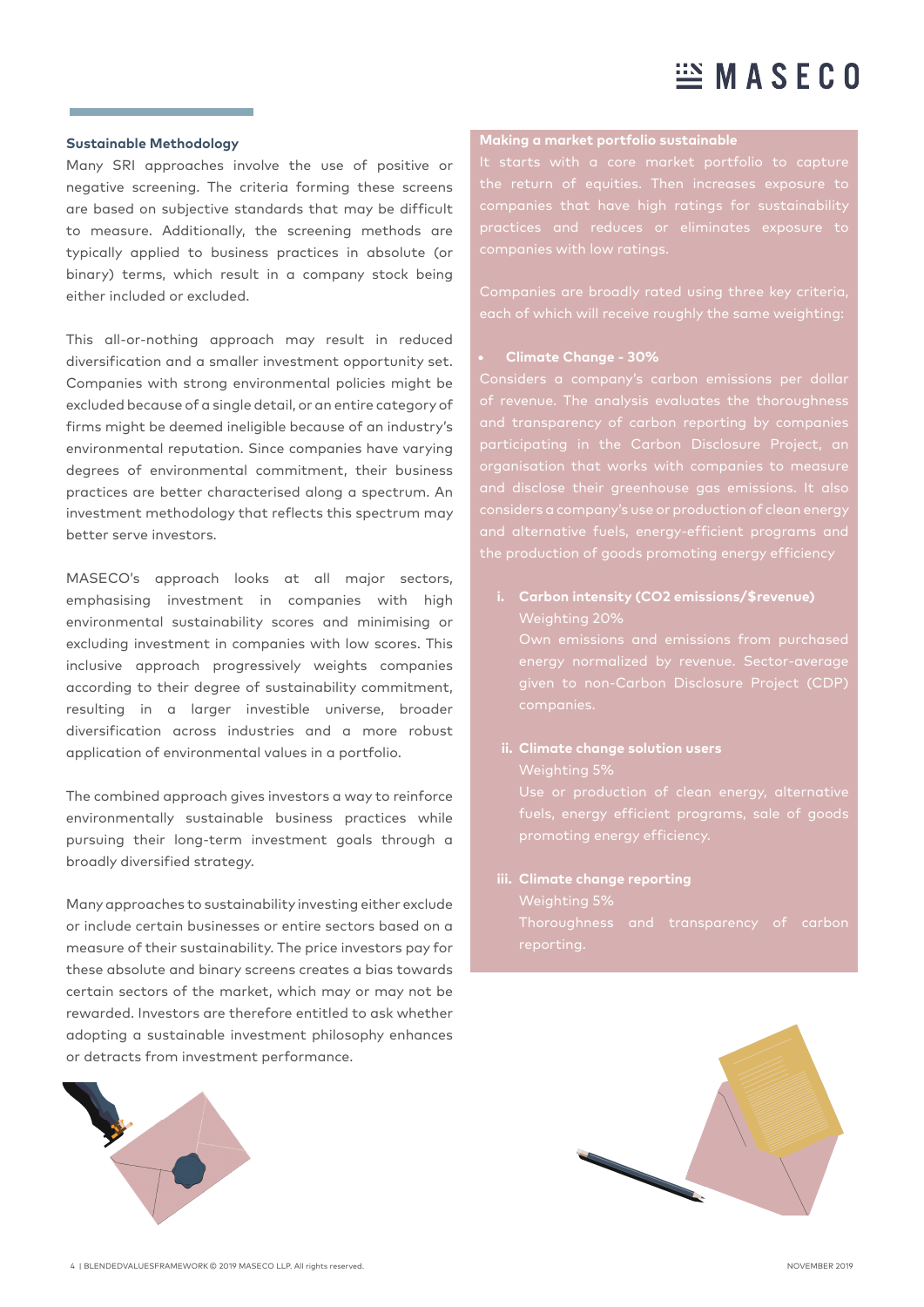#### **• Environmental vulnerability - 35%**

Focuses on a company's environmental impact, particularly where that impact is causing harm. This includes issues with hazardous waste, substantial fines or penalties stemming from environmental law violations. This screen considers concerns, including damage to natural resources and environmental controversies with an impact on communities.

#### **i. Hazardous waste**

#### Weighting 10%

Accrued environmental remediation liabilities normalized by revenue.

#### **ii. Environmental regulatory problems**

#### Weighting 10%

Substantial fines, civil penalties, settlements and controversies involving air, water, and other environmental regulations.

#### **iii. Substantial (toxic chemical) emissions**

Weighting 10%

Toxics Release Inventory (TRI) data for air, water, ground, and injection wells, normalized by revenue.

#### **iv. Environmental controversy**

#### Weighting 5%

Damage to natural resources that may not be regulated, such as the gasoline additive methyl tert-butyl ether (MTBE), cutting oldgrowth forests, mountain-top mining, asbestos contamination.

#### **v. Environmental negative economic impact**

#### Weighting 5%

Involvement in environmental controversies that have negatively affected communities.

#### **• Environmental Strength - 35%**

Examines a company's processes and systems for managing and reducing overall impact on the environment. The analysis considers systems that track resource use and waste production, pollution prevention (including clearly defined goals) and regular progress reports. Scoring also reflects other initiatives, such as the substantial use of recycled materials or revenue derived from products and services with environmental benefits.

#### **i. Environmental management systems**

#### Weighting 7%

Commitment to environmental management systems such as ISO14001 and other programs such as the Environmental Protection Agency's Performance Track and Responsible Care programmes.

#### **ii. Pollution prevention**

#### Weighting 7%

Clearly defined goals in the reduction of the use and production of hazardous or toxic materials accompanied by systematic reports on progress toward those goals.

#### **iii. Recycling**

#### Weighting 7%

Substantial users of recycled material or firms in the recycling industry.

#### **iv. Environmental initiatives**

#### Weighting 7%

Noteworthy acts of environmental protection, partnerships with non-profit organizations or noteworthy operational practices to minimize resource use.

#### **v. Beneficial products and services**

#### Weighting 7%

Revenue derived from innovative products with environmental benefits such as remediation and environmental services.

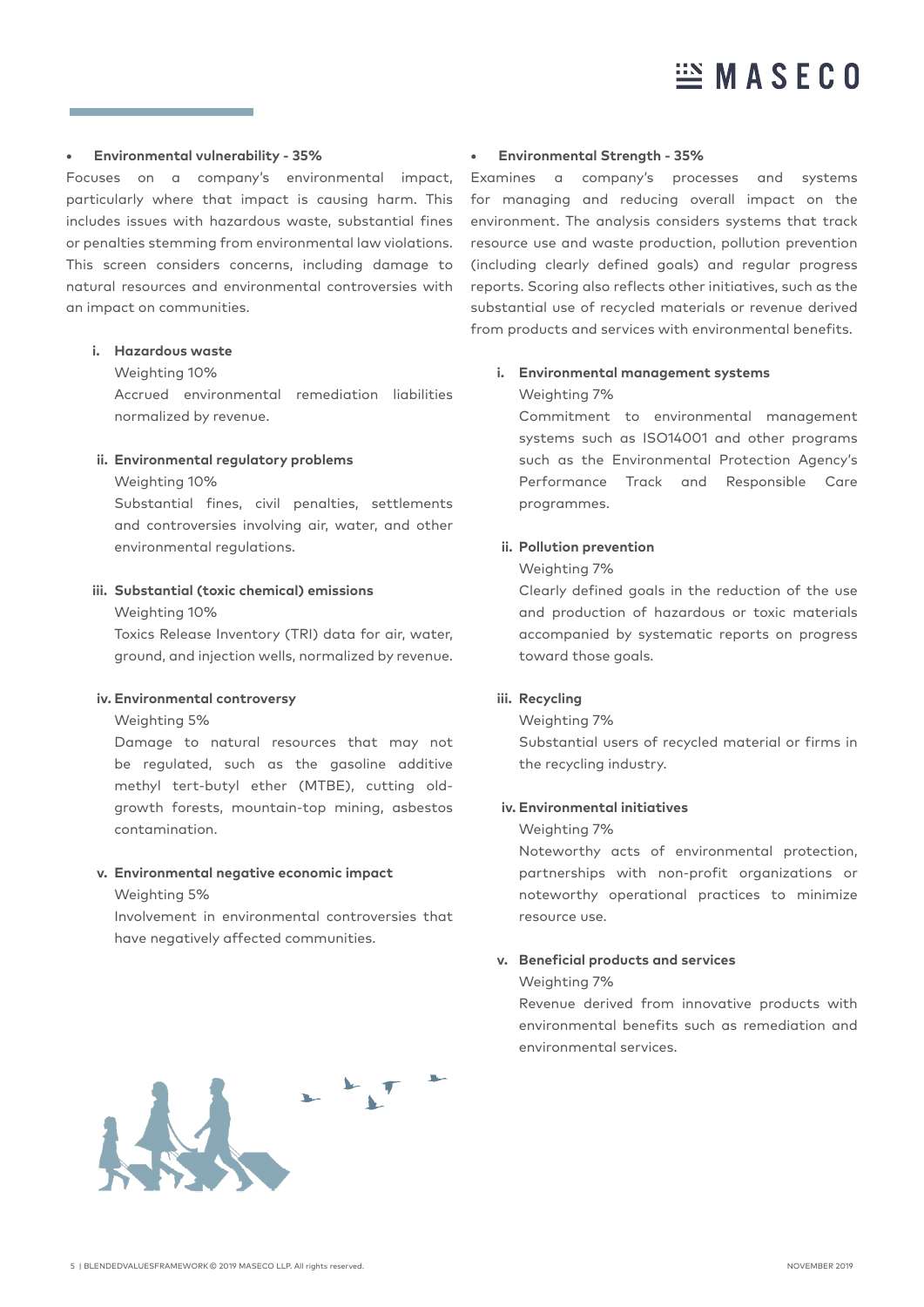# $\mathbb{E}$  MASECO

Companies with the lowest ratings are given a multiplier of zero, which eliminates them from eligibility; the highestrated companies receive a gradually increasing positive weight in the portfolio. In this way, the strategy emphasizes investment in companies with high sustainability score. By applying this approach within industries, the strategy maintains broad diversification and avoids elimination of entire industries or sectors. It also offers the investor an opportunity to match their values with their investment exposures.

#### **Analysis across sectors and different company sizes**

The methodology is consistently applied to all companies and within each industry sector. This approach prevents the elimination of an industry sector that may be seen as less environmentally friendly than others—while acknowledging that companies within a sector may engage in differing levels of sustainable business practices. This approach ensures that the portfolio remains highly diversified across industries. The approach has the added benefit of rewarding companies within each industry that are doing better than their peers from a sustainability standpoint and penalizing companies that are doing worse than their peers. The weighting scheme creates a tilt towards sustainable companies, and because the overlay is applied at the industry level, it avoids industry bias.

Company size can significantly affect scoring in absolute terms. A large company, even operating at maximum efficiency, will have much higher total emissions than a small company in the same industry.

#### **MASECO's BlendedValuesFramework TM**

Until recently, it seems it was generally assumed investors may need to be prepared to accept lower returns if they invested according to their 'values'. This perception likely stems from ethical investing and some forms of socially responsible investing that typically

MASECO has chosen an integrated approach to those of the more 'traditional' investments.